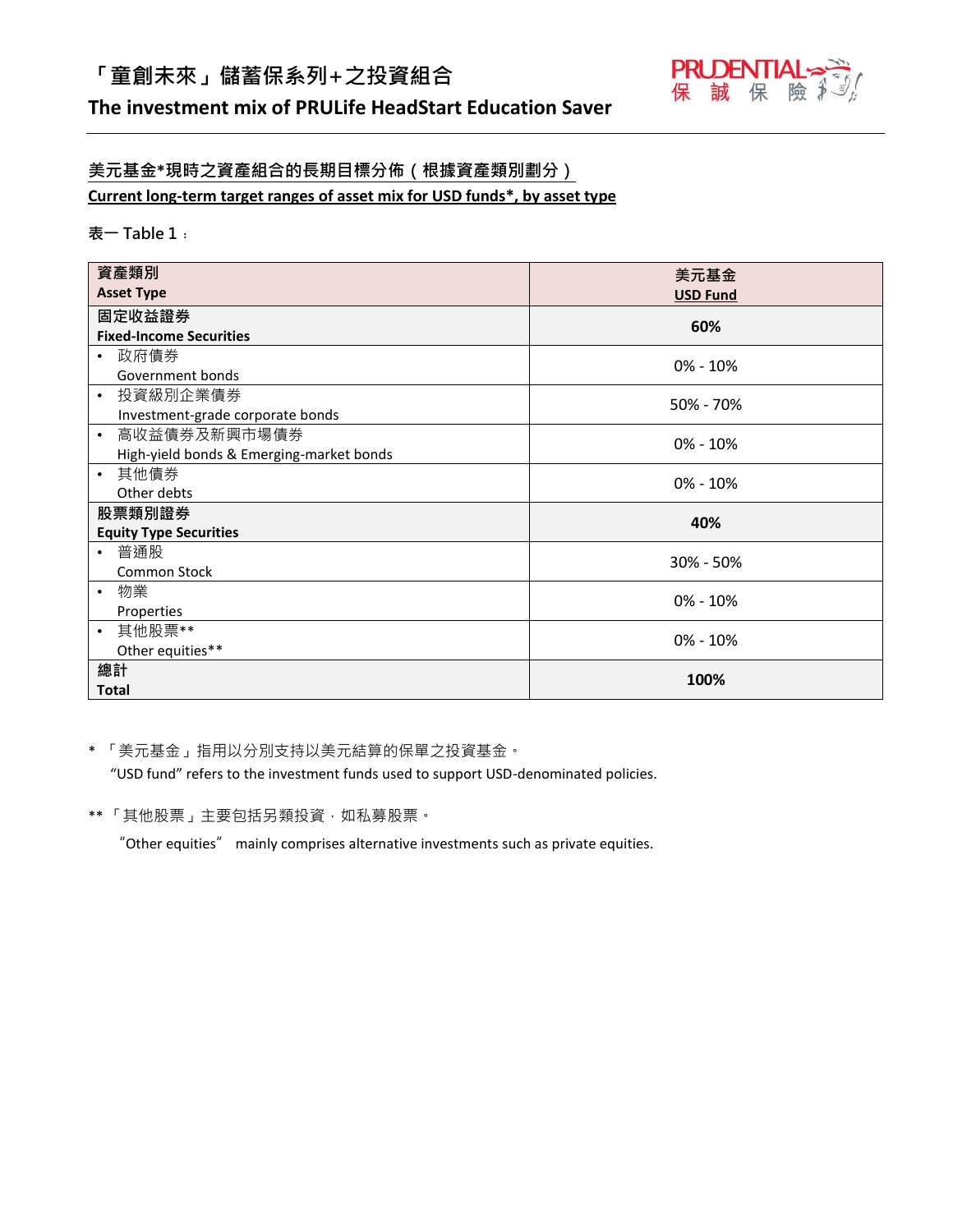

## **The investment mix of PRULife HeadStart Education Saver**

### **美元基金現時之貨幣組合的長期目標分佈**

#### **Current long-term target ranges of currency mix for USD funds**

#### **表二 Table 2﹕**

| 貨幣組合#                      | 美元基金            |
|----------------------------|-----------------|
| <b>Currency Mix #</b>      | <b>USD Fund</b> |
| 美元                         | 65% - 85%       |
| United States Dollar (USD) |                 |
| 港元                         | $0\% - 15\%$    |
| Hong Kong Dollar (HKD)     |                 |
| 歐元                         | $0\% - 20\%$    |
| Euro (EUR)                 |                 |
| 日圓                         | $0\% - 10\%$    |
| Japanese Yen (JPY)         |                 |
| 人民幣                        | $0\% - 10\%$    |
| Chinese Renminbi (RMB)     |                 |
| 其他貨幣^                      | 5% - 25%        |
| Others <sup>^</sup>        |                 |
| 總計                         | 100%            |
| <b>Total</b>               |                 |

# 我們現時會對固定收益資產的投資之貨幣與相關保單結算之貨幣相配。若固定收益資產並非以相關保單的同一貨幣 結算,我們會在可行情況下,儘量利用外匯對沖抵銷匯率波動的影響。股票類別資產則相對享有更大彈性,資產可 以投資於其他貨幣,以獲取風險分散效益。此列表的數值為資產作外匯對沖後的分佈比例。

Our current practice is to currency-match our fixed income asset purchases with the underlying policy's currency denomination. If fixed income assets are not denominated in the same currency as the underlying policies, we will enter into currency hedges as much as practically possible to offset any impact from currency fluctuations. In contrast, we give more flexibility to equity-type assets where those assets can be invested in other currencies in order to benefit from diversification. The currency mix shown in this table has reflected currency hedge.

^ 「其他貨幣」主要包括英鎊、澳元及主要亞洲國家的貨幣。

"Others" mainly comprises British Pound Sterling (GBP), Australian Dollar (AUD) and currencies from major Asia countries.